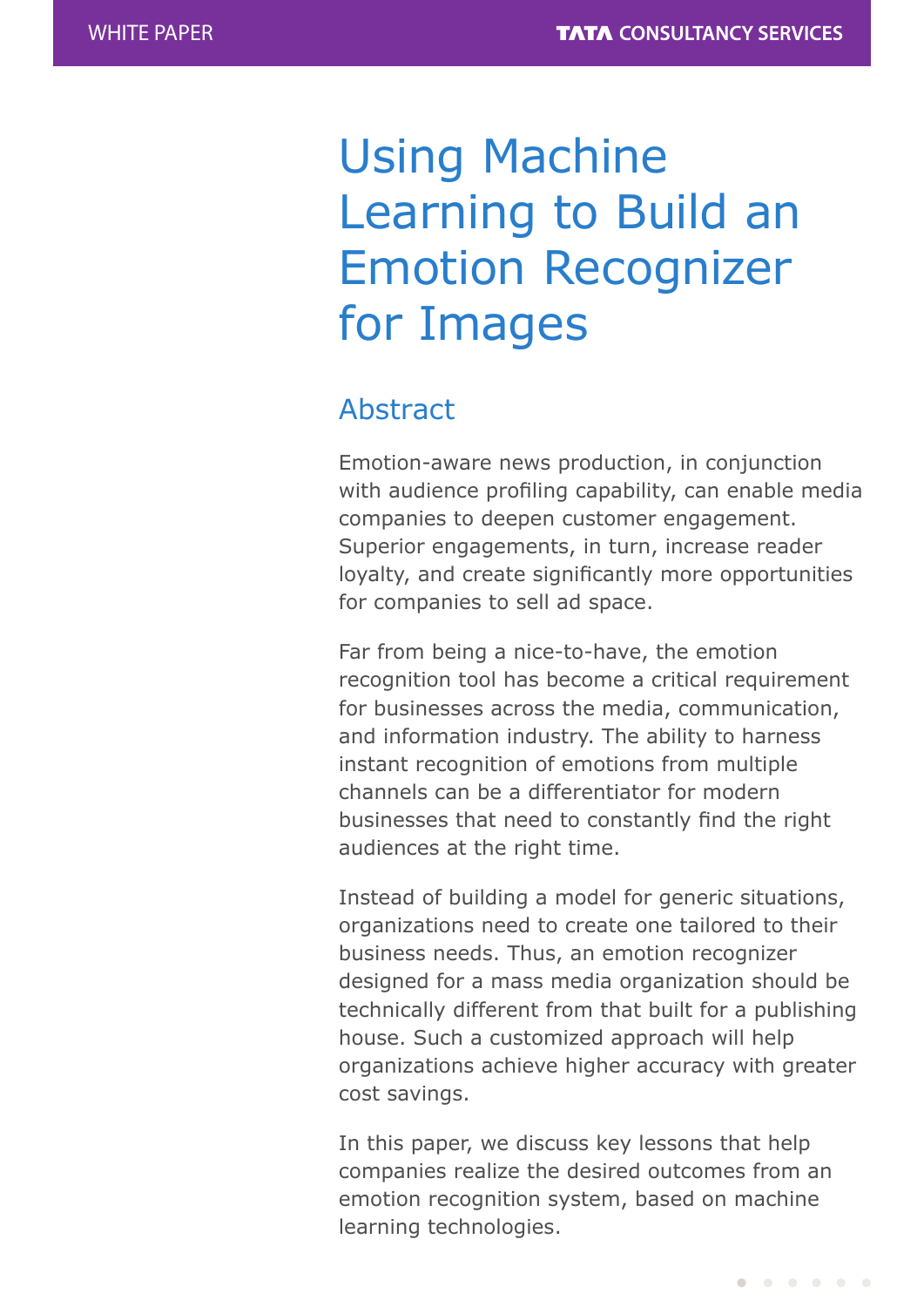# The Importance of Analyzing Emotions in Digital Images

In their popular paper, 'What Makes Online Content Viral?<sup>1</sup>', professors Jonah Berger and Katherine Milkman of the Wharton School, University of Pennsylvania examined how emotions catalyze viral effects. By analyzing a series of New York Times articles published over a three-month period, they found positive content to be more viral than negative content. The authors also highlighted the complex relationship between emotion and social transmission, attributing it partially to physiological arousal.

An opinionated, thought provoking article inducing awe or anger might typically appeal more to a left-leaning, educated, middle-aged, well-to-do, urban populace. The same article might not make any emotional connect with readers who are younger, earn less money, and come from a different educational background. Though it cannot be generalized that more anger will bring in more readership, it is certain that a strong emotional connect can significantly influence sales.

A predominant element in the equation between emotion and sales is images, which can evoke certain emotions faster than non-visual elements. Furthermore, emotions can be quickly transferred through images without much textual explanation. Accurate identification and analysis of emotions conveyed through digital images have gained increased importance for businesses striving to implement effective customer experience initiatives. Therefore, building an emotion recognition system for images is essential for an emotional context-aware business model.

In this paper, we discuss key lessons media organizations should keep in mind while building an emotion recognizer for digital images containing facial expressions.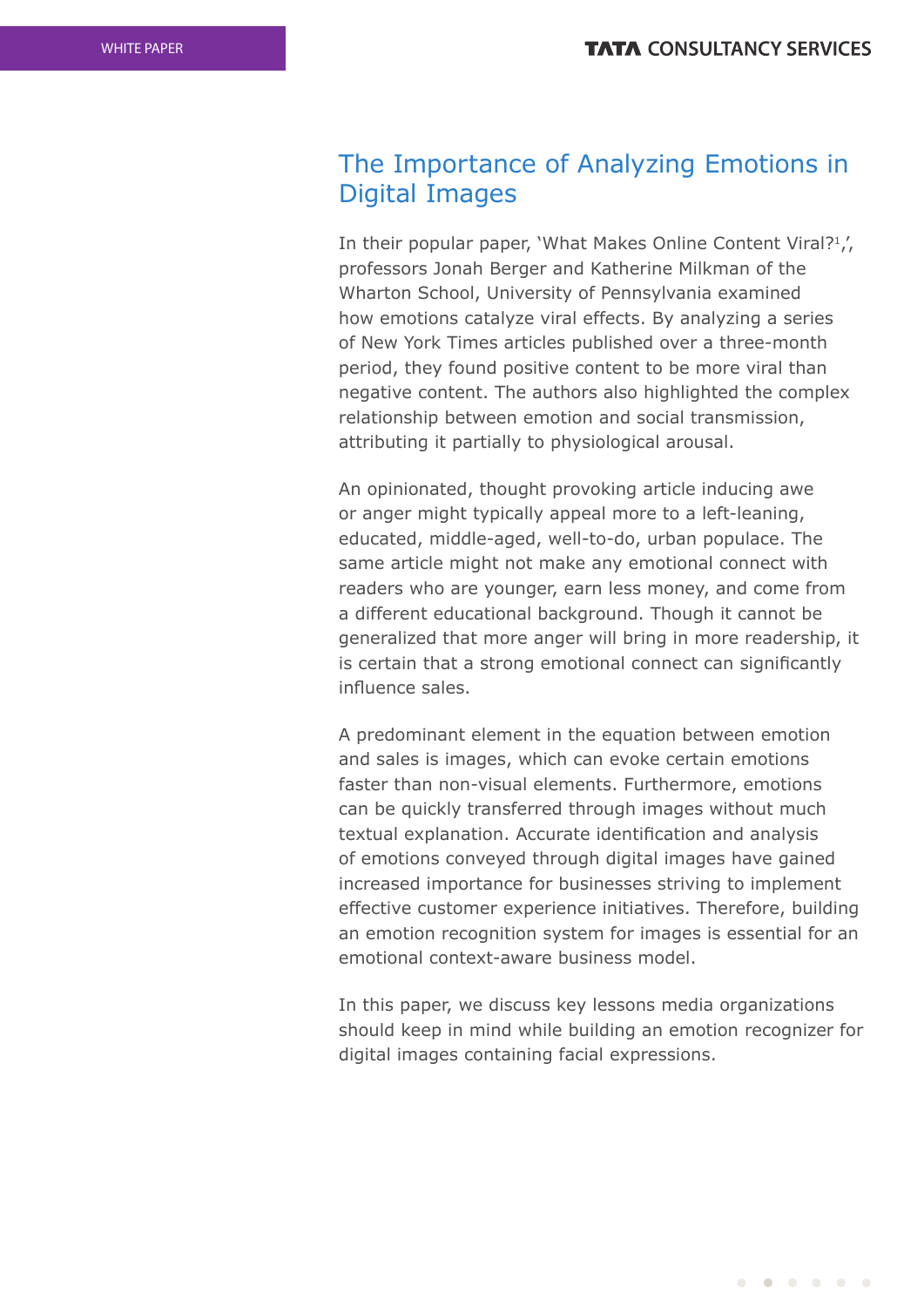## Building a corpus

A corpus of images capturing human facial expressions provides the source of the intelligence for the automatic emotion-recognition machine. The key is to create a large library of images at the beginning of the project lifecycle by labeling each image with an emotion.

Determining what emotions would be ideal for a business is an important step to begin with. For instance, a news publisher would need to categorize emotions like angery, sadness, and happiness, etc. to be able to connect images to news articles, based on the emotion articles trigger. On the other hand, music companies might require a completely different set of psychological attributes like romanticism, relaxationing, and joyfulness, etc. for their specific business environment. The total number of emotions that may seem necessary for one business may vary for another business.

Based on the pioneering research of American psychologist Paul Ekman, there are seven categories<sup>2</sup> of human emotion considered universal for facial images–, including joy, sadness, anger, disgust, contempt, surprise, and fear , – it is likely two teachers will end up categorizing the same image differently. To keep subjective bias under control, it is advisable to repeat the tagging exercise through multiple teachers, and aggregate individual inputs. By identifying the emotion category that receives the highest votes, it is easier to confirm the category as the appropriate emotion label of the image.

Since labeling involves significant amount of time and effort, enterprises need to provision these in their budget and schedule to ensure the success of the entire project.

 $\begin{array}{cccccccccccccc} \bullet & \bullet & \bullet & \bullet & \bullet & \bullet & \bullet & \bullet & \bullet \end{array}$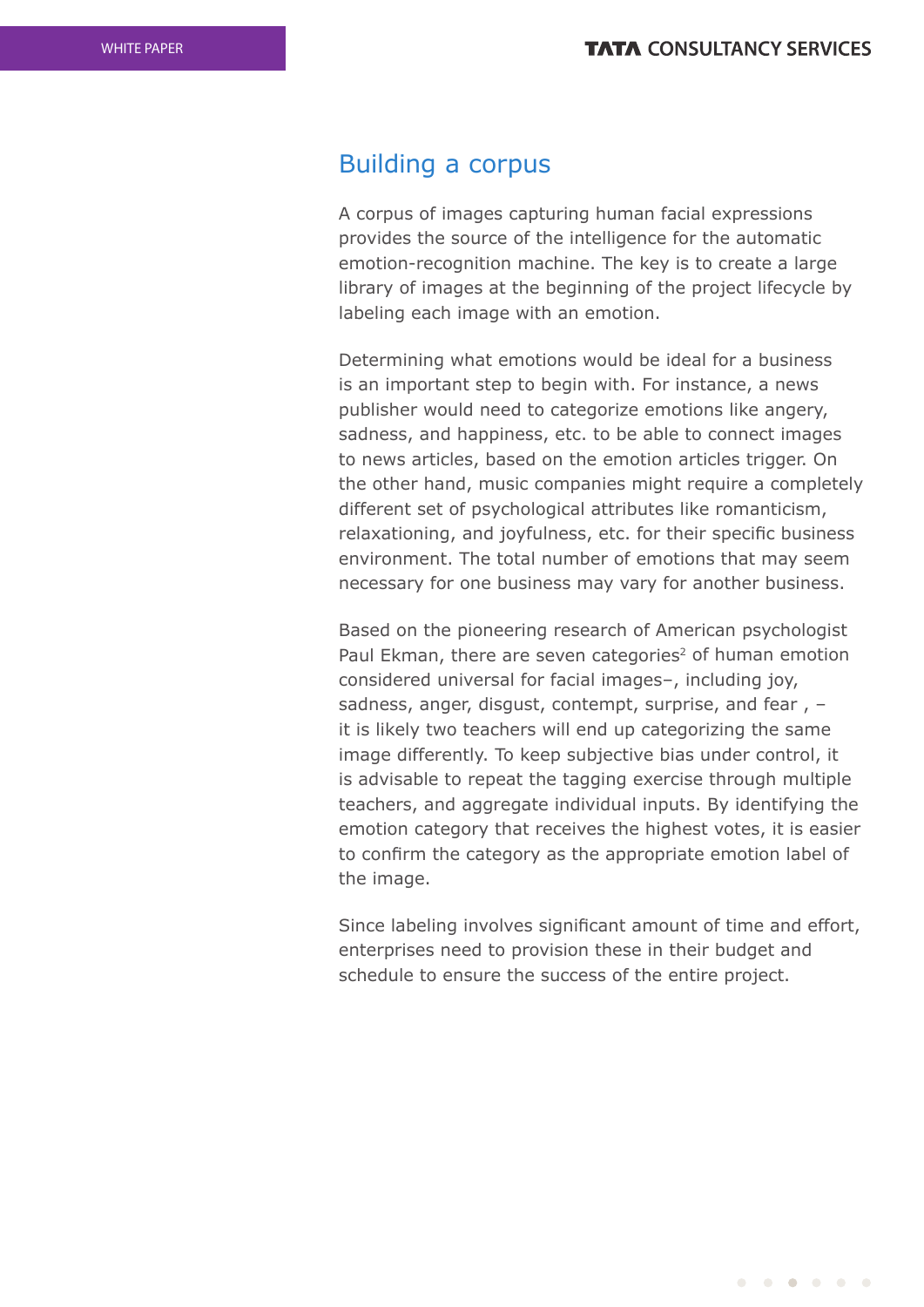# Streamlining data preprocessing

In the context of image recognition, data consists of a collection of digital images of individual faces. Before data is fed into the machine learning system, it goes through the following key processes:

### **Noise reduction**

There might be a few blurred or tilted images that are removed from the collection that gets built for training. Images that are too dark or too bright can be corrected using the 'equalize histogram' method. The entire collection of images are checked and preprocessed cleaning nonrecognizable faces.

### **Data exploration**

It is important to visualize the emotion of the mean face. The mean face is synthetically derived combining all the images of an emotion group. The mean image is generated using the mean of pixel intensities. The mean face provides a visual affirmation of the particular emotion category. The extent of emotion resemblance is an indicator of the quality of training data.

### **Data augmentation**

Considering that an image recognition model cannot discover inherent patterns from inadequate volume of data, there are data augmentation techniques that can be considered to increase the training data volume including image multiplication, image flipping, and affine transformation.

#### **Feature extraction**

A way to recognize emotion from a facial expression is to study the face animation parameters that correspond to the actions of facial muscles. This essentially considers the relative distances of the key facial points. To determine the key points of an image, eyes, eyebrows, mouth, and nose are detected using image processing and computer vision techniques based on Sobel edge and Harris corner detectors.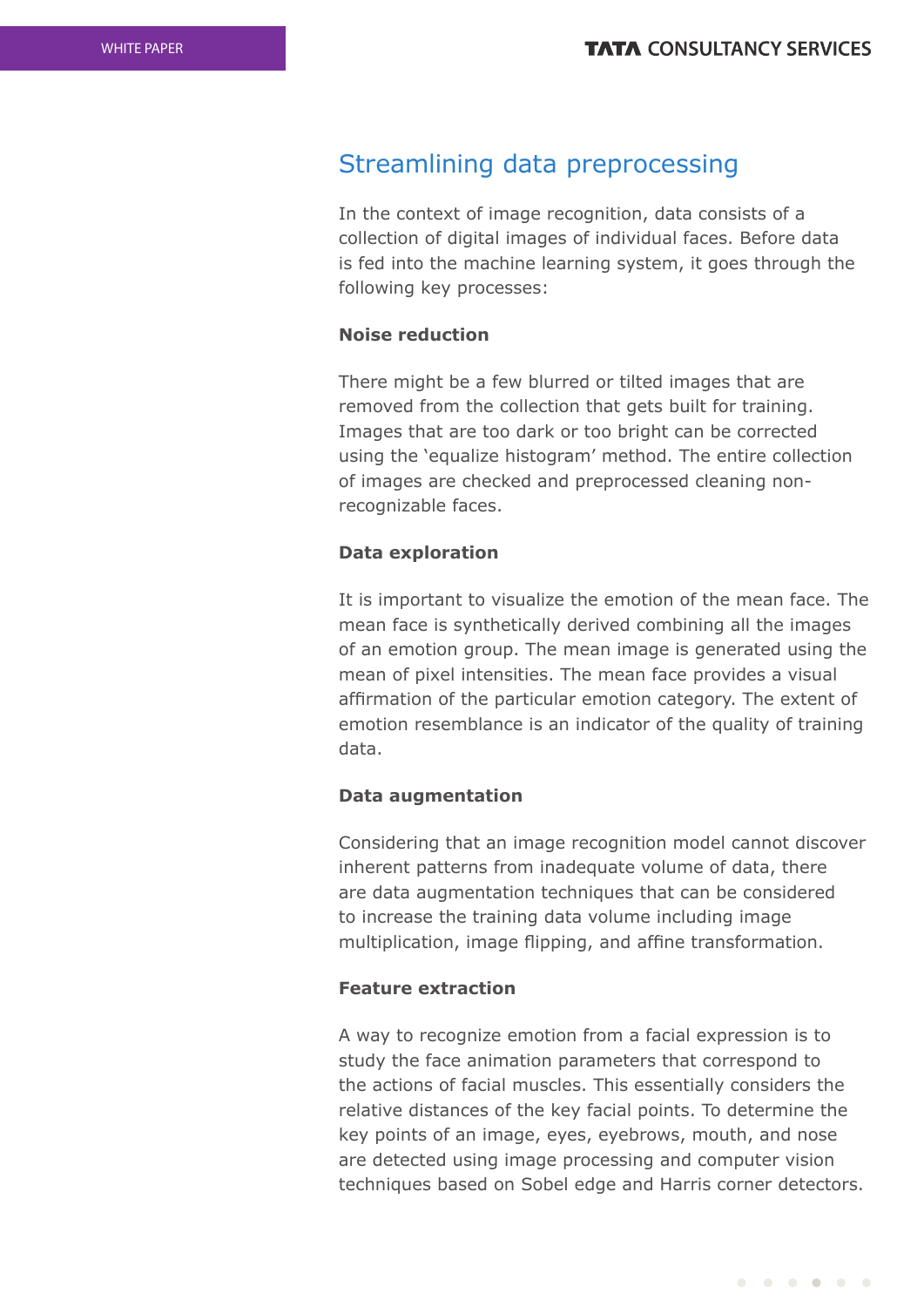# Building the intelligent recognizer

Once the key facial points are identified, a set of Euclidean distances are determined for each image from various combinations of key points. The distances are then normalized with respect to the length and breadth of the face. Consequently, each image gets represented by the set of normalized distance measures.

It is recommended to build multiple models using machine learning algorithms for Support Vector Machine (SVM), Random Forests, Multi-Layer Perceptron (MLP) and Convolutional Neural Network (CNN). Each model requires individual training and tuning to bring out the best suited model parameters for the given training set.

We suggest using the Ensemble model as the final classifier. This method identifies high performing models by assigning them higher votes. It combines all the models, and works as the classifier for prediction of emotion.

### Conclusion

Capability to invoke emotion through images and understanding the emotion invoked by an image is invaluable to many companies, particularly those in the media industry. Typically, the business driver to build an emotion recognizer is improved customer experience, which ties in very closely with the digital agenda many organizations are pursuing today. Choosing an appropriate emotion recognizer solution ensures the consistent delivery of the expected business outcomes. By harnessing the power to instantly recognize emotions across multiple channels, businesses can reap the true benefits of machine learning, ultimately broadening and deepening customer engagements.

# References

1. Journal of Marketing Research, What Makes online Content Viral? (2011), accessed February 2017, http://jonahberger.com/wp-content/uploads/2013/02/ViralityB.pdf 2. Paulekman, Facial Expression of Emotion (2000), accessed May 2017, https://www. paulekman.com/wp-content/uploads/2013/07/Universal-Facial-Expressions-Of-Emotion.pdf